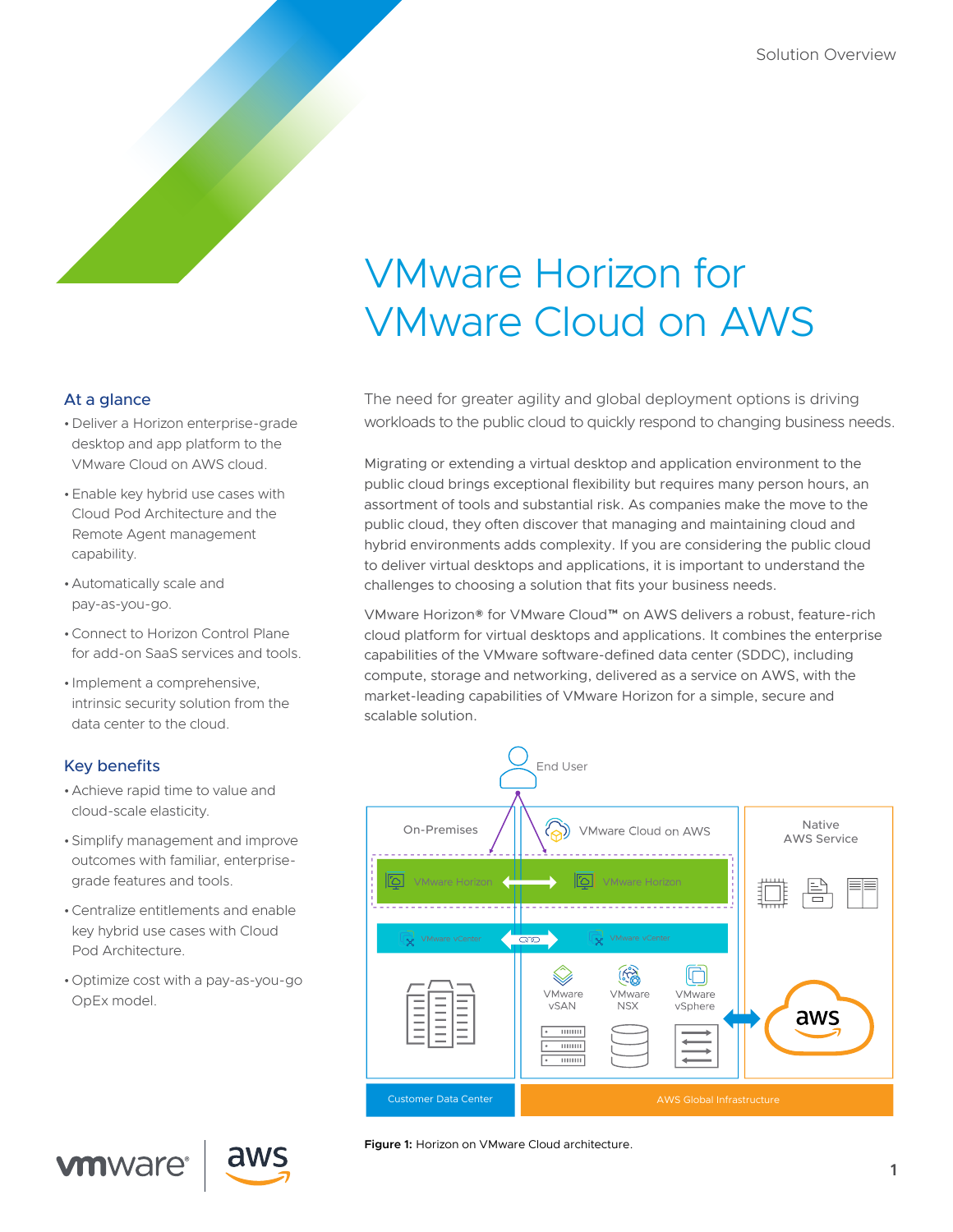VMware Horizon for VMware Cloud on AWS

#### Resources

Learn more at [vmware.com/](https://www.vmware.com/products/horizon/horizon-on-vmc-aws.html) [products/horizon/horizon-on](https://www.vmware.com/products/horizon/horizon-on-vmc-aws.html)[vmc-aws](https://www.vmware.com/products/horizon/horizon-on-vmc-aws.html).

# Get cloud-scale agility for Horizon

By running Horizon on VMware Cloud, you can add and scale desktop services without investing time or capital in additional data center resources. You get operational consistency by leveraging the same expertise and tools that you know from VMware vSphere® and Horizon. Experience the rich feature set and flexibility that you expect from Horizon while drastically reducing the number of images under management with real-time, one-to-many application provisioning and zero downtime updates.

# Simplify cloud management

Horizon on VMware Cloud on AWS brings the hybrid cloud to life. You can secure applications, infrastructure, data and access by implementing a comprehensive, consistent and intrinsic security solution from the data center to the cloud. A unified dashboard delivers health monitoring and help desk services for global Horizon deployments—both on-premises and on VMware Cloud on AWS—from the Horizon Control Plane console. Admins can manage user entitlements and settings and VMware App Volumes™, all from one location, thereby reducing errors that result from using multiple consoles, decreasing deployment time, and improving troubleshooting capabilities. Additionally, Horizon Cloud Plane delivers visibility across multiple Horizon environments, whether on-premises or in the cloud, by unifying connected pods into one view.

Horizon Cloud Pod Architecture delivers a seamless hybrid cloud experience by linking multiple pods together, whether on-premises or on VMware Cloud on AWS, to create a unified desktop and application brokering environment managed through a single, centralized entitlement layer. With a few clicks, an end user can access a desktop or application in the nearest pod. You can also extend your Horizon pods to private data centers to manage desktop capacity deployed on VMware Cloud on AWS. This capability enables you to burst out to VMware Cloud on AWS without creating and managing a new Horizon pod in the cloud.

# Pay as you go

With Horizon on VMware Cloud, you can optimize infrastructure costs with flexible, consumption-based billing to avoid upfront capital expenses while paying only for what you actually use. You get rapid time to value with the ability to scale host capacity up or down in a few minutes and spin up an entire VMware SDDC in under 2 hours.